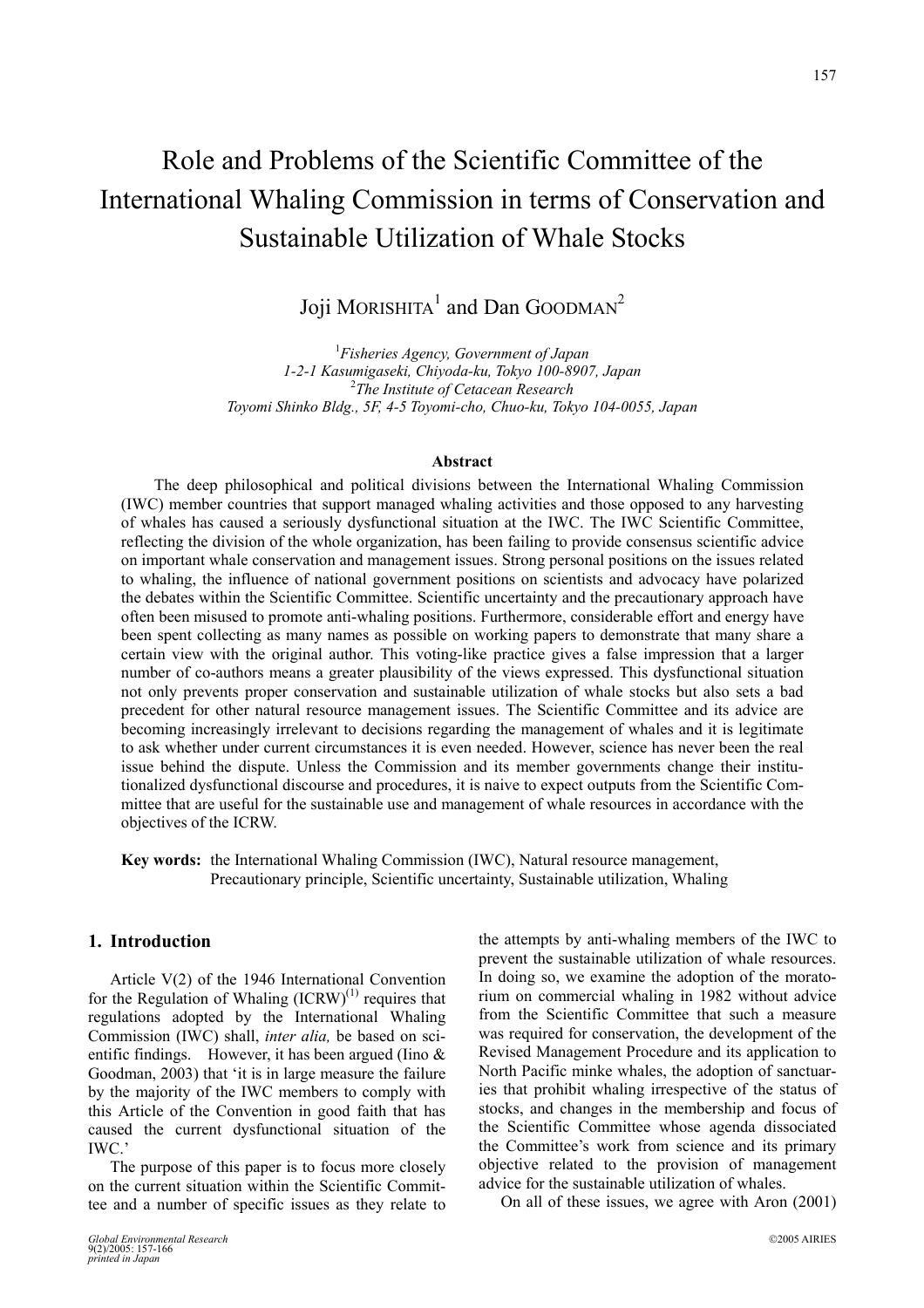that 'the role of science in its [the IWC's] decision making has been generally ineffective' and with Heazle (2004) that 'science and its various shortcomings have never been the real issue behind the IWC's various disputes and policy decisions.' We also share the concerns expressed by Butterworth (1992) at 'the use of alleged scientific concerns as a surrogate rationale for this [animal rights] standpoint' and that, 'if science is manipulated or rendered irrelevant on issues where public emotion can be tapped, it will simultaneously become redundant on less emotive environmental issues, to the detriment of long-term conservation.'

# **2. Background**

# **2.1 The ICRW**

The purpose of the ICRW as set out in the last paragraph of its Preamble is '…to provide for the proper conservation of whale stocks and thus make possible the orderly development of the whaling industry.' The Preamble also notes that 'it is essential to protect all species from further overfishing' and that 'whale stocks are susceptible of natural increases if whaling is properly regulated.'

In order to meet the objective of the Convention, and with particular reference to science, Article V empowers the IWC to adopt regulations with respect to the conservation and utilization of whale resources which must be based on scientific findings and, Article VIII provides that 'notwithstanding anything contained in this Convention' special permits may by issued for the killing of whales for scientific purposes. Taken together, it is clear that what have now become the primary two paradigms for those involved with the management of living resources, that is, consistent application of the fundamental principle of sciencebased policy and rule making and sustainable use, $(2)$ were already in the minds of the drafters of the ICRW almost 60 years ago.

# **2.2 Brief review of historical developments**

At the outset, however, the IWC did little to prevent or slow the overfishing of whales, particularly in the Antarctic (Tonnessen & Johnsen, 1982). Scientific advice in the 1950s urging lower quotas was opposed by the majority of members who were all whaling nations and this eventually led to the collapse of Antarctic stocks. The dozen or so scientists who participated in the Scientific Committee during this period were well-known whale biologists but there were no scientists from the rapidly evolving field of population dynamics and abundance estimation (Aron, 2001). The resulting scientific uncertainty concerning the status of stocks meant that there were no compelling arguments for reducing catches at the expense of the whaling industries (Heazle, 2004).

In 1960, the IWC set up an independent Committee of Three (later Four) Scientists to provide advice on quotas for whaling in the Antarctic. However, as Aron (2001) has noted, 'the Commission's use of the BWU (Blue Whale Unit) as its basic management tool makes it clear that regulations were designed more to control oil production and for the convenience of the whaling fleets than to conserve whales'. Notwithstanding the recommendation of the Committee of Three in 1963 that it be eliminated, the BWU remained as the Commission's management tool until 1972.

A turning point for whale preservation came with the nearly unanimous adoption of a resolution calling for a ten-year moratorium on commercial whaling at the United Nations Stockholm Conference on the Human Environment in 1972. The moratorium issue was on the agenda for the Scientific Committee meeting immediately following the Stockholm Conference; however, the Scientific Committee agreed by consensus that a blanket moratorium could not be scientifically justified (IWC/24/4R in: Report of the International Whaling Commission,  $24<sup>th</sup>$  Meeting, London, 1972).

However, in 1982, and with a substantial increase in new non-whaling membership, the Commission decided that beginning with the 1986 coastal season and the 1985/86 pelagic season and thereafter, catch limits for commercial whaling were to be zero. This provision which was subject to review by 1990, and is commonly referred to as the IWC's moratorium on commercial whaling, was adopted without advice from the Scientific Committee that such a measure was required for conservation purposes. The primary reason given by those who supported adoption of the moratorium in 1982 was the uncertainty concerning the status of the whale stocks and the effects of continued catches.

## **2.3 Scientific committee membership, agenda and modus operandi of science in the IWC**

In 1976, 29 scientists representing eleven countries and one intergovernmental organization participated in the annual meeting of the Commission's Scientific Committee. The agenda for this meeting consisted of 21 items primarily focused on the status of stocks and providing advice to the Commission on quotas for whaling (IWC/28/2 in: Report of the International Whaling Commission, 28<sup>th</sup> Meeting, London, 1976). In contrast to this, the 2004 meeting of the Scientific Committee was attended by 202 scientists from 30 member countries and eight international organizations, and included 41 'invited participants' and one representative from a non-governmental organization. The 26-item agenda for the 2004 meeting included numerous items which are regarded by approximately half of the IWC member countries as outside of the Commission's mandate such as small cetaceans, DNA testing, environmental concerns, whalewatching, bycatch in fisheries and ship strikes (IWC/56/Rep 1 Annexes A and B1). These items are regarded as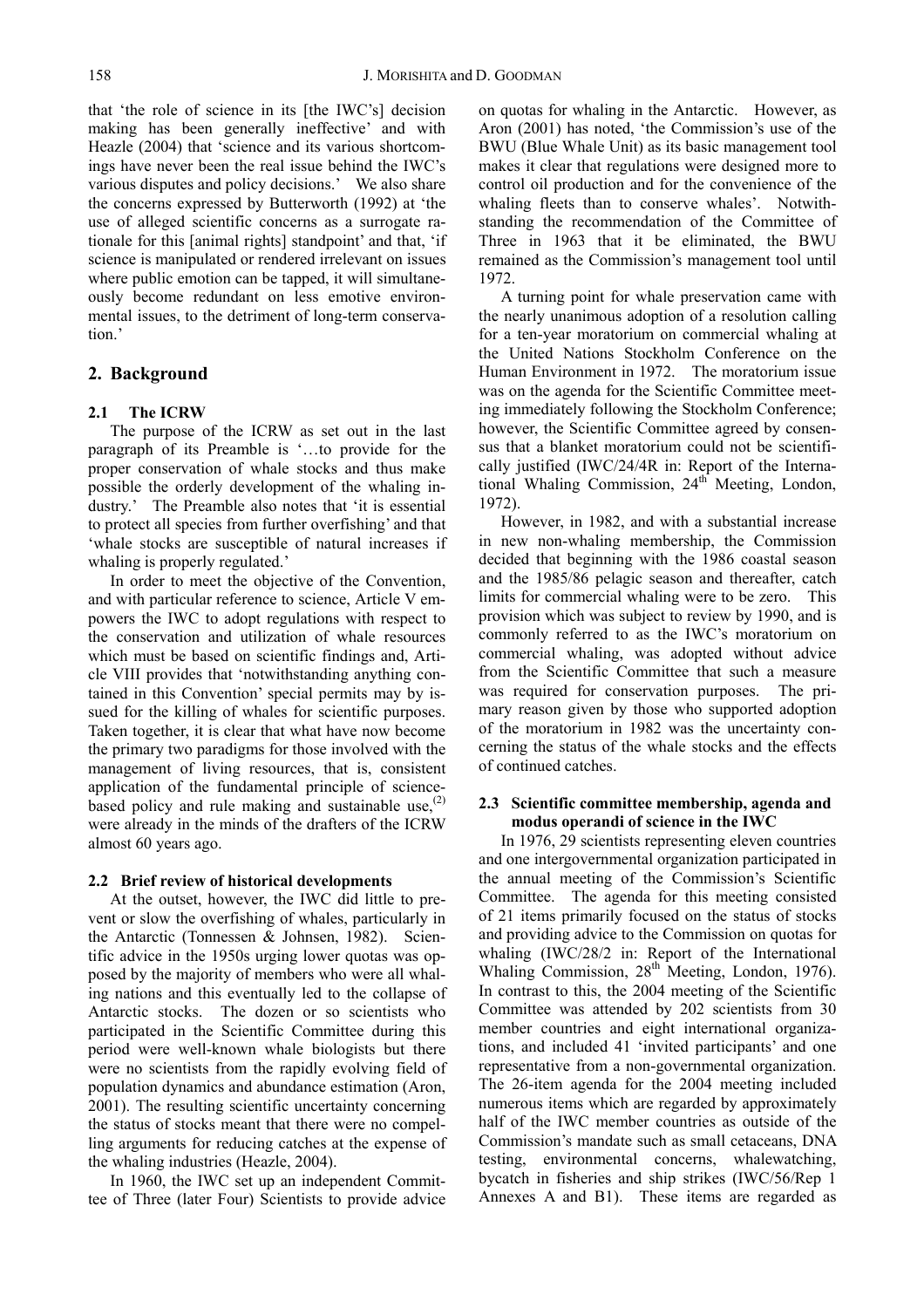being outside of the Commission's mandate since none of the articles of the ICRW provide authority for the Commission to deal with them.

This drastic change in the Scientific Committee took place over a number of years, beginning with the recruitment of additional Commission members with an anti-whaling position in the late 1970s and coincided with the intentional insertion of increasing equivocation in the scientific advice. This movement away from unanimous advice on important scientific matters essentially left the Commission in a position of having to make political rather than science-based decisions. Reports of the Scientific Committee clearly show a progression from unanimous advice on the abundance estimates of whale stocks and quota recommendations to the presentation of minority views by a small number of scientists and finally to statements of 'some members' and 'other members.' While in most cases, the expression of different or minority views are considered as a normal and helpful part of scientific debate, in this case the minority views were presented only to prevent scientific consensus which would support utilization of whales.

Other problems occurred because, as Gulland (1988) noted 'some people opposed to whaling largely for ethical reasons have not been wholly objective in their use of science. As passions rose in the IWC, there were a number of participants who were selective in the data they used and the interpretations they made.' And of course the difficulties in dealing with uncertain data were exacerbated by strong personal philosophies, which in some cases were influenced by national positions (Aron, 2001).

These views have been confirmed by Butterworth (1992) who interpreted these problems as stemming from 'a debate in the IWC between some countries wishing to preserve industries, employment and a food source based on whales, and others wanting these animals classed as sacrosanct' within the context of a Convention which requires that the debate be conducted in a scientific guise, so that these hidden agendas have had to be played out in the Scientific Committee.

All of these problems have severely hampered the ability of the Scientific Committee to provide management advice to meet the objectives of the Convention. Unfortunately, these tendencies have become institutionalized as demonstrated in the following sections of this paper.

## **3. Problems**

## **3.1 Scientific uncertainty: from the new management procedure to introduction of the moratorium**

The New Management Procedure (NMP) adopted in 1974 and implemented for the 1975-1976 whaling season was the first systematic attempt to place the management of whaling on a scientific basis with the aim of ensuring sustainability (Cooke, 1995). The NMP was a set of rules for classifying stocks and setting quotas for those stocks of whales which could be exploited.

While the intention was that no stocks would be depleted to below their MSY levels, arguments of uncertainty in the science coming from the Scientific Committee eventually led the Commission, with its newly increased membership to proclaim the NMP unworkable. In the view of some scientists the main difficulty in applying the NMP was that there were insufficient data for its implementation, that for most stocks there was no reliable estimate of population size or MSY or the relationship between the current population and the MSY level and that there were no guidelines as to how to cope with these uncertainties (Cooke, 1995).

From simulation of a whale population with catches set according to the NMP, Cooke (1995) concluded that from both the conservation point of view and the industry's perspective, the NMP would not be expected to perform well in the long term. He suggested that one of the main problems is that the variances associated with population estimates mean that there is always considerable uncertainty about the state of the stock and that the NMP does not handle this uncertainty in a robust way. Essentially, Cooke's arguments gave the anti-whaling members of the Commission a basis to say that because of these uncertainties the Commission was unable to set quotas and at the same time ensure conservation of whale stocks.

A quite different view of the NMP was held by other scientists including Aron who acknowledged that the uncertainties in the science related to the NMP surfaced early in its application but noted that this coincided with a rapid increase in IWC members having strong anti-whaling sentiments (Aron, 2001). He suggested that 'The NMP, unlike the [later] Revised Management Procedure (RMP), did not explicitly take errors into account in its formulation; however, in generating critical numbers, the low end of the estimates was selected to minimize the consequences of error. Also the terms of the NMP were, by themselves, very conservative. The big problem was less the data issue, which was solvable, but more the fact that the NMP permitted whaling. This is the real issue of the RMP as well.'(3)

This view is supported by the fact that more than 20 years after the moratorium was adopted as a temporary measure it remains in place despite advice from the Scientific Committee that some stocks can be sustainably harvested and despite the Commission's adoption of a risk-averse method (RMP) for calculating catch quotas developed by the Scientific Committee.

The net effect of these problems was that by the early 1980s, the Scientific Committee was unable to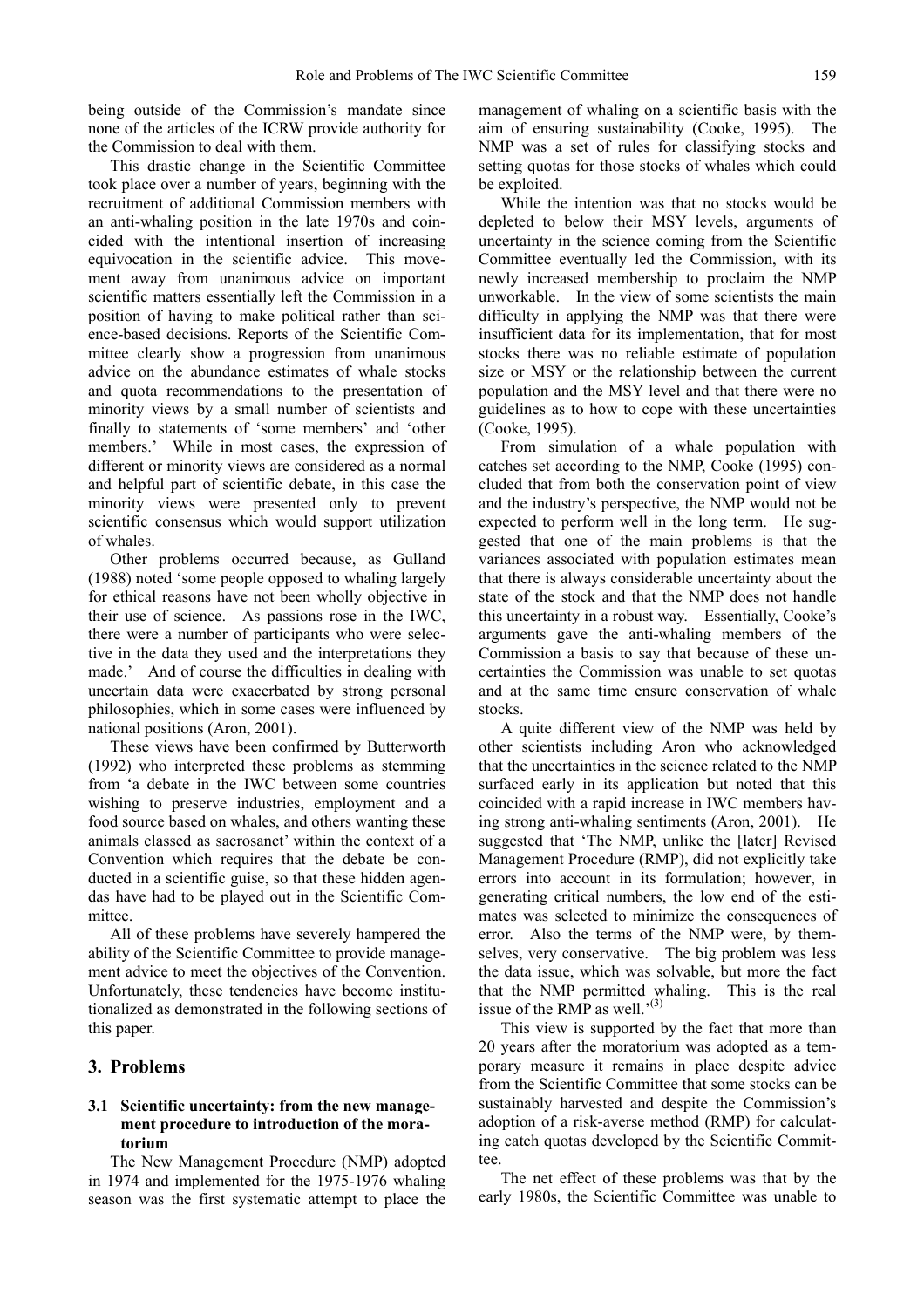reach a consensus on recommendations for classification and catch limits of stock subject to commercial whaling (Kirkwood, 1992). This uncertainty in the science related to application of the NMP was the primary reason quoted by those who supported the adoption of the moratorium on commercial whaling in 1982. In other words, the Commission's main reason for introducing the moratorium on commercial whaling was the argued inadequacy of the scientific database for harvesting whale populations without exposing them to undue risks (Butterworth, 1992).

As Gulland (1988) noted, 'The moratorium never had much scientific backing because, even more than old measures like the Blue Whale Unit, it makes no distinction between stocks; some would be clearly endangered by continued whaling at any level, while we have no accurate assessment for others of how many could be safely taken. For a few, such as Antarctic minke whales, it is clear that whalers could take substantial quantities for a period without damage to the stocks even though we do not know the maximum sustainable yield accurately.'

Gulland (1988) suggests therefore that while many people welcomed the adoption of the moratorium as a final end to whaling and a great victory for conservation, 'if conservation means ensuring that catches are kept within reasonable bounds, and that depleted whale stocks are allowed to recover, the main victories had been won earlier' and that 'if conservation means a sensible balance between the current use of a resource, and conserving it for possible use in the future, the moratorium was hardly a major victory. Some, myself [Gulland] included, consider it a setback.'

## **3.2 The Revised Management Procedure (RMP)**

Following the adoption of the moratorium, the Scientific Committee began work on the development of an alternative to the NMP for managing whaling with the following three objectives:

- (i) stability of catch limits, which would be desirable for the orderly development of the whaling industry;
- (ii) acceptable risk that a stock not be depleted below some chosen level so that the risk of extinction of the stock is not seriously increased by exploitation.
- (iii) making possible the highest continuing yield from the stock.

The alternative procedure was called the Revised Management Procedure (RMP). Its development involved extensive simulation testing of five different proposed procedures to assess performance over a wide range of possible scenarios and to compare robustness with that of the NMP even in the face of considerable uncertainty about the dynamics of whale stocks (Kirkwood, 1992; Cooke, 1995). Cooke (1995) points out that the procedure is precautionary or risk-averse, in that it specifically takes into account uncertainty related to factors such as possible errors in

population abundance estimates and possible impacts of environmental changes. The application of the RMP is further precautionary in two ways, as agreed by the Commission in 1991 (IWC Report of the 43rd Annual Meeting, 1991 Appendix 4, Resolution on the Revised Management Procedure): (i) the tuning level is set at 0.72 meaning that after 100 years of catches based on quotas derived by the RMP, the population remains at 72% of its pre-exploitation level and, (ii) no quotas are provided for stocks below 54% of their pre-exploitation level.

The Scientific Committee completed most of its work on the RMP at its meeting in 1992 and unanimously recommended adoption of the draft specifications. These were accepted by the Commission (IWC Report of the  $44<sup>th</sup>$  Annual Meeting, 1992- Appendix 3, Resolution on the Revised Management System). Then, in 1993, the Scientific Committee completed the RMP and again, unanimously recommended its adoption by the Commission. However, the Commission failed to adopt the RMP in 1993, and that resulted in the resignation of the Chairman of the Scientific Committee.<sup>(4)</sup> In his letter of resignation, the Chairman, Dr. Philip Hammond of the U.K. said, 'of course, the reasons for this [RMP not adopted by the Commission] were nothing to do with science,' and, 'what is the point of having a Scientific Committee if its unanimous recommendations on a matter of primary importance are treated with such contempt.' As a further condemnation of the Commission's action, Hammond concluded, 'I can no longer justify to myself being the organizer and spokesman for a Committee whose work is held in such disregard by the body to which it is responsible.' Strong condemnation indeed.

Finally, the Commission did adopt the RMP at its meeting in 1994 (IWC Report of the 46<sup>th</sup> Annual Meeting, IWC Resolution 1994-5, Resolution on the Revised Management Scheme). Although the RMP has been applied to North Atlantic minke whales and to North Pacific minke whales, quotas have not been implemented by the Commission and the moratorium remains in place. There are however serious difficulties within the Scientific Committee in relation to RMP implementation as illustrated by the case of North Pacific minke whales, which took more than ten years to complete.

# **3.3 Revised Management Procedure (RMP) for North Pacific minke whales**

In addition to the long and unnecessary delays in developing and agreeing on appropriate simulations trials, one of the major problems with the Scientific Committee's work on RMP implementation for North Pacific minke whales was the decision in the final stage in 2003 to assign equal plausibility to stock structure scenarios not supported by data with the scenario supported by data.<sup>(5)</sup> While consideration of hypothetical stock structures is a valid strategy for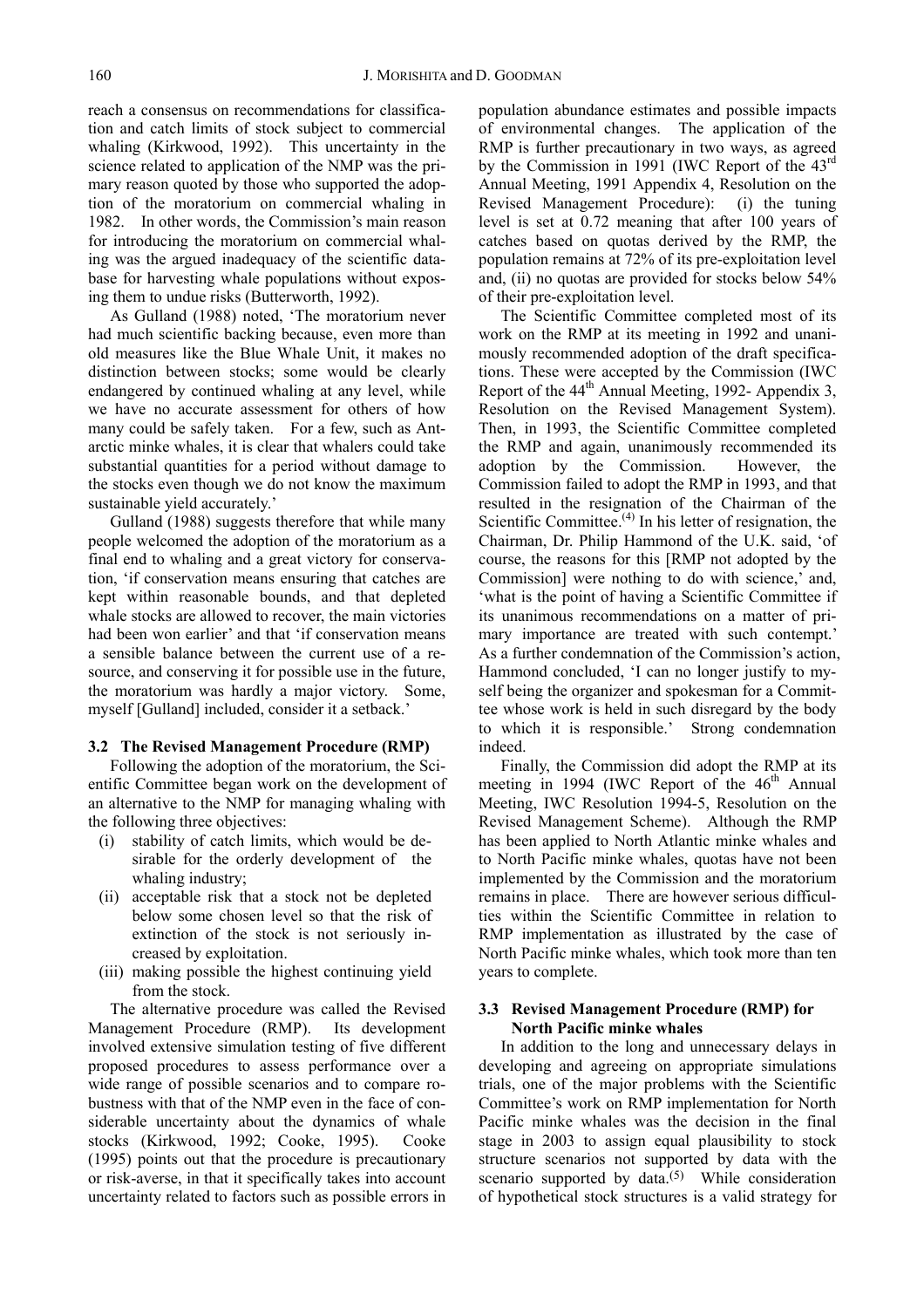research purposes it is inappropriate for management purposes in cases where there are stock structure scenarios strongly supported by scientific data. In other words, one could ask why it is necessary to collect the data when the resulting science is given equal plausibility with a pure speculation without supporting data.

The long delays (10 years) were simply part of a strategy to postpone deriving a quota to allow commercial whaling and had little to do with science, whereas the decision concerning plausibility of various stock structure scenarios was simply anti-science. This is particularly so given the fact that the RMP is a feedback system that allows for corrections to be made in the way it is applied if additional data become available.<sup>(6)</sup> The outcome of this decision was that most members of the Scientific Committee recommended an RMP variant that provided a quota of about 135 minke whales. However, because of the way that the RMP assigns quotas to what are called 'small areas,' the result was that almost all of this could only be taken in offshore waters. For Japanese coastal whalers this was problematic since these offshore waters were beyond the traditional coastal whaling area.<sup> $(7)$ </sup> This process suited the political interests of anti-whaling members of the IWC (Goodman, 2003) since it meant that an unreasonably small quota was provided for an area that was operationally difficult for the whalers and therefore unlikely to be utilized.

# **3.4 Review of sanctuaries**

In 1979, the IWC adopted the Indian Ocean Sanctuary and in 1994, the Southern Ocean Sanctuary. As with the moratorium, both were adopted without a recommendation from the Scientific Committee that they were required for conservation reasons. Most recently, the Southern Ocean Sanctuary was reviewed by the Scientific Committee at its meeting in 2004. In addition to the problem of scientists simply presenting arguments in favor or against sanctuaries in support of the political positions of their governments on this issue, there is also a serious problem within the Scientific Committee concerning the criteria used to conduct its reviews of sanctuaries (Goodman, 2003).

At issue is an instruction to the Scientific Committee contained in a resolution adopted by the Commission at its 2002 meeting (IWC Report of the  $54<sup>th</sup>$  Annual Meeting, Resolution 2002-1 Guidance to the Scientific Committee on the Sanctuary review process) which specified that overlap of management measures, for example the moratorium on commercial whaling and a sanctuary, cannot be used to invalidate any long-term scientific or conservation value of a given sanctuary. Not only does this instruction contradict previous criteria (Annex E, Annual Report of the IWC 2001) that require consideration of a sanctuary in the context of other existing measures to protect whales, it clearly restricts legitimate scientific debate concerning required conservation measures. That this interpretation is justified is reflected by the fact that when the resolution referred to above was adopted, the then Chair of the Scientific Committee told the plenary session that she was 'tempted to resign' because she viewed this as 'restricting what the Scientific Committee can consider' (verbatim record, IWC Annual Meeting, 2002).

The point is that there is no scientific or conservation reason to have a sanctuary when the Commission has already adopted a risk-averse RMP and has a moratorium on commercial whaling in place. During limited discussion of this issue at the meeting of the Scientific Committee in 1993, and with expression of views on both sides of this issue, the Scientific Committee agreed that individual scientists should make known their concerns to their Commissioners. This was a very unsatisfactory outcome demonstrating again the political nature of what should have been a scientific debate (Goodman, 2003), and, as expected, the outcome of the 2004 review by the Scientific Committee was what has become the now institutionalized 'some' and 'others' conflicting statements on all aspects of the sanctuary. Clearly, the Scientific Committee was unable to provide useful advice to the Commission on this matter.

#### **3.5 Review of lethal whale research programs**

The discourse related to lethal research and in particular the review of research plans under Article VIII of the Convention also illustrate the current dysfunctional situation in the Scientific Committee (Goodman, 2003).

It is ironic and for purely political reasons that while two recent scientific workshops on modeling marine mammal-fisheries interactions, (NAMMCO, Sept. 2002 and IWC, June 2002) concluded that suitable data and modeling approaches are not available to provide reliable quantitative management advice on the impact of cetaceans on fisheries, the majority within the IWC Scientific Committee oppose the lethal whale research programs that would provide data for the models needed to improve our understanding of ecosystem interactions.

Opposition to Japan's research programs also denies the legitimate scientific need for data to improve the implementation of the RMP. While the majority of Scientific Committee members criticize these programs, at the same time, they insist on access to the data derived from these programs to use in analyses related to estimation of population abundance and stock structure. In this regard it is interesting to note that when Japan's research programs in the Antarctic and the North Pacific were reviewed by a smaller number of scientists from the Scientific Committee in workshop settings, they concluded that the research programs are providing valuable information<sup>(8),(9)</sup> and recognized the need for lethal research to provide data for improving our ability to manage marine resources on an ecosystem basis.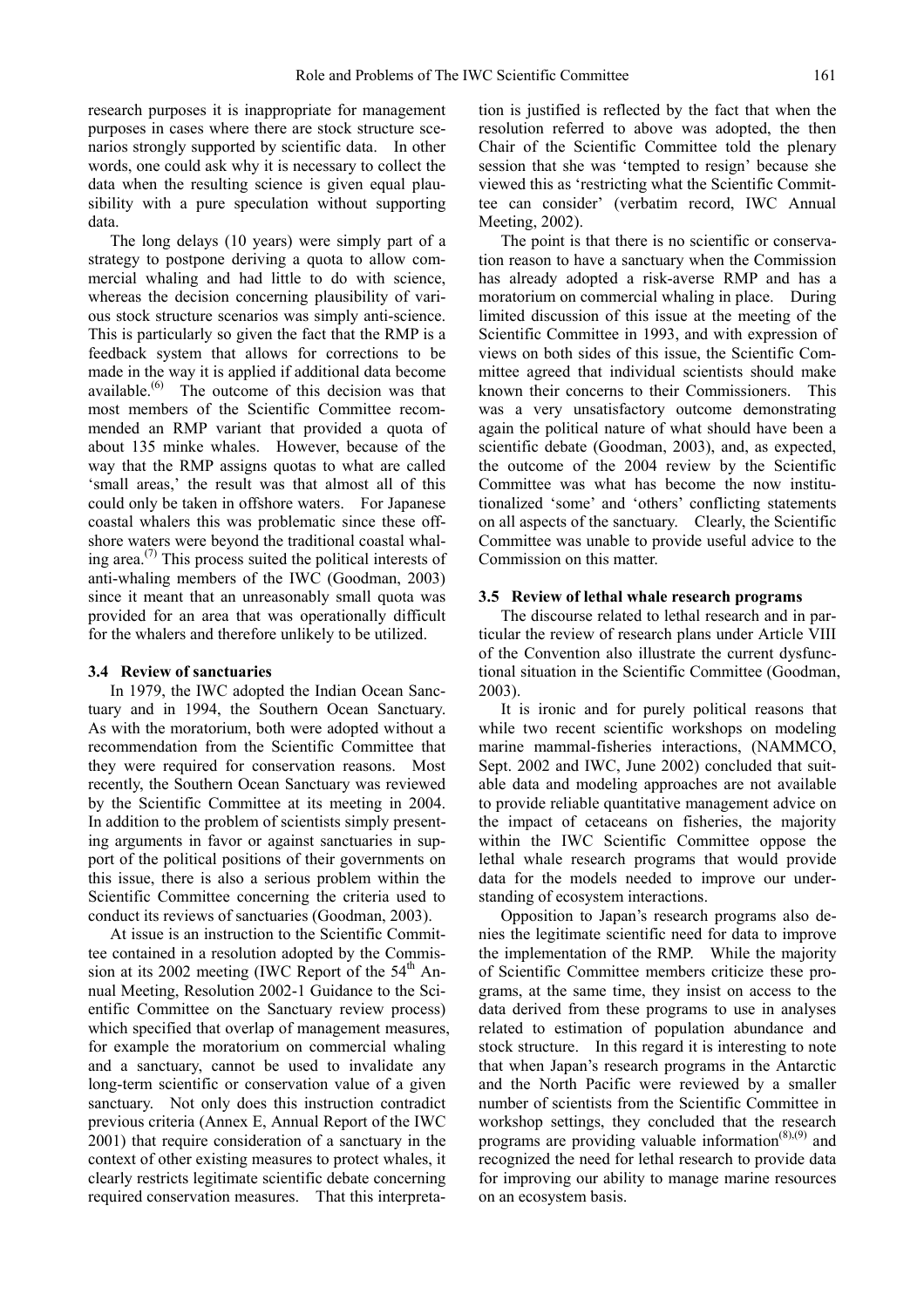# **4. Causes of the Problems**

# **4.1 Scientists as advocates and the role of NGOs**

Strong personal positions on the issues related to whaling, the influence of national government positions on scientists and advocacy have polarized the debates within the Scientific Committee. The increasing number of scientists from anti-whaling NGOs appointed by Governments as members of the Scientific Committee has exacerbated this problem. Clearly for example, one should question the scientific objectivity of representatives from NGOs with strong antiwhaling positions irrespective of science in the debates of the Scientific Committee.

The issue of scientists as advocates is also relevant to public debates on the whaling issue outside the IWC forum. For example, in May 2002, 21 distinguished scientists including three Nobel laureates signed an open letter to the Government of Japan. Most of the scientists who signed the letter are not whale biologists or involved with resource management issues. The letter was published as a World Wildlife Fund advertisement in the New York Times on May 20, 2002 and criticizes Japan's whale research program. Because the letter contains numerous errors of science and  $law^{(10)}$ , Aron *et. al.* (2002) expressed 'concern that when scientist-advocates lower their scientific standards in support of popular causes while presenting themselves as scientists, science itself can be diminished, as can the rights of resource users and competent management of the environment.' They argue that the errors in the letter and the lack of attention to relevant facts are a dereliction of a scientist's professional and ethical responsibility, particularly regrettable when public trust in scientists' judgments is an important element in the development of national policies on resource use issues.

# **4.2 Abuse of the precautionary principle**

There are a wide range of formulations of the 'Precautionary Principle' but the most broadly accepted is the Rio Declaration on Environment and Development (1992) which declares that 'Where there are threats of serious or irreversible damage, lack of full scientific certainty shall not be use as a reason for postponing cost-effective measures to prevent environmental degradation $^{(11)}$ 

The 'Precautionary Principle' has, over the past two decades become increasingly accepted as a general principle of environmental policy and management. However, even the IUCN – The World Conservation Union (Cooney, 2004) acknowledges that 'While an important and intuitively sensible principle, the acceptance of the principle into law and policy and its implementation in practice has been marked by controversy and confusion.' Cooney (2004) also notes that on one hand, 'it is seen as a fundamental tool for sustainable development, a safeguard for future generations, and countering a tendency to overlook scientific uncertainties…' while on the other hand, 'it is seen as anti-scientific, subject to abuse, inherently Northern, anti-innovation, and anti-sustainable use.'

The 'precautionary principle' or 'precautionary approach' is often mentioned in the discussions of the Scientific Committee where it has been used to justify impractical and unnecessarily restrictive management measures to a much greater extent than in for example, regional fisheries management organizations (RFMOs). While the moratorium on commercial whaling adopted by the Commission in 1982 is perhaps the best example of this since all whale stocks that had been depleted from historic over-harvesting were already protected by zero quotas, it is significant that at least in this case it was recognized by the Scientific Committee that such a measure was not required for conservation reasons.

The cases of the RMP and Sanctuaries are different in the sense that in these cases, abuses of the precautionary approach have taken place in the Scientific Committee. The RMP adopted in 1994 was designed to provide risk averse harvest quotas for abundant stocks. As Hammond noted, $^{(12)}$  '[O]ne of the most interesting and potentially far-reaching chapters in the science of natural resource management came to a conclusion. The Commission could now put in place a mechanism for the safe management of commercial whaling, regardless of whether or not the 'moratorium' was lifted.' However, while the RMP is based on sound scientific concepts and is regarded as one of the most precautionary procedures for the conservation and management of living resources, the use of unrealistic stock structure scenarios without scientific basis to recommend excessively restrictive catch limits for North Pacific minke whales was an abuse of the precautionary approach.

As is noted above, while the IWC's sanctuaries are themselves an abuse of the precautionary approach since they apply irrespective of the status of stocks, the discussions within the Scientific Committee concerning the conservation value or need for sanctuaries have also involved abuse of the precautionary approach.

At the 2004 meeting of the Scientific Committee in Sorrento, Italy, a group of external experts who were assigned to conduct a review of the Southern Ocean Sanctuary concluded that 'Overall, the SOS – and IWC Sanctuaries in general – are not ecologically justified. The SOS is based on vague goals and objectives that are difficult to measure, lacks a rigorous approach to its design and operation, and does not have an effective monitoring framework to determine whether its objectives are being met. The SOS represents a 'shotgun' approach to conservation, whereby a large area is protected with little apparent rationale for boundary selection and management prescriptions within the sanctuary. While a vast array of ecosystem-level and precautionary conservation benefits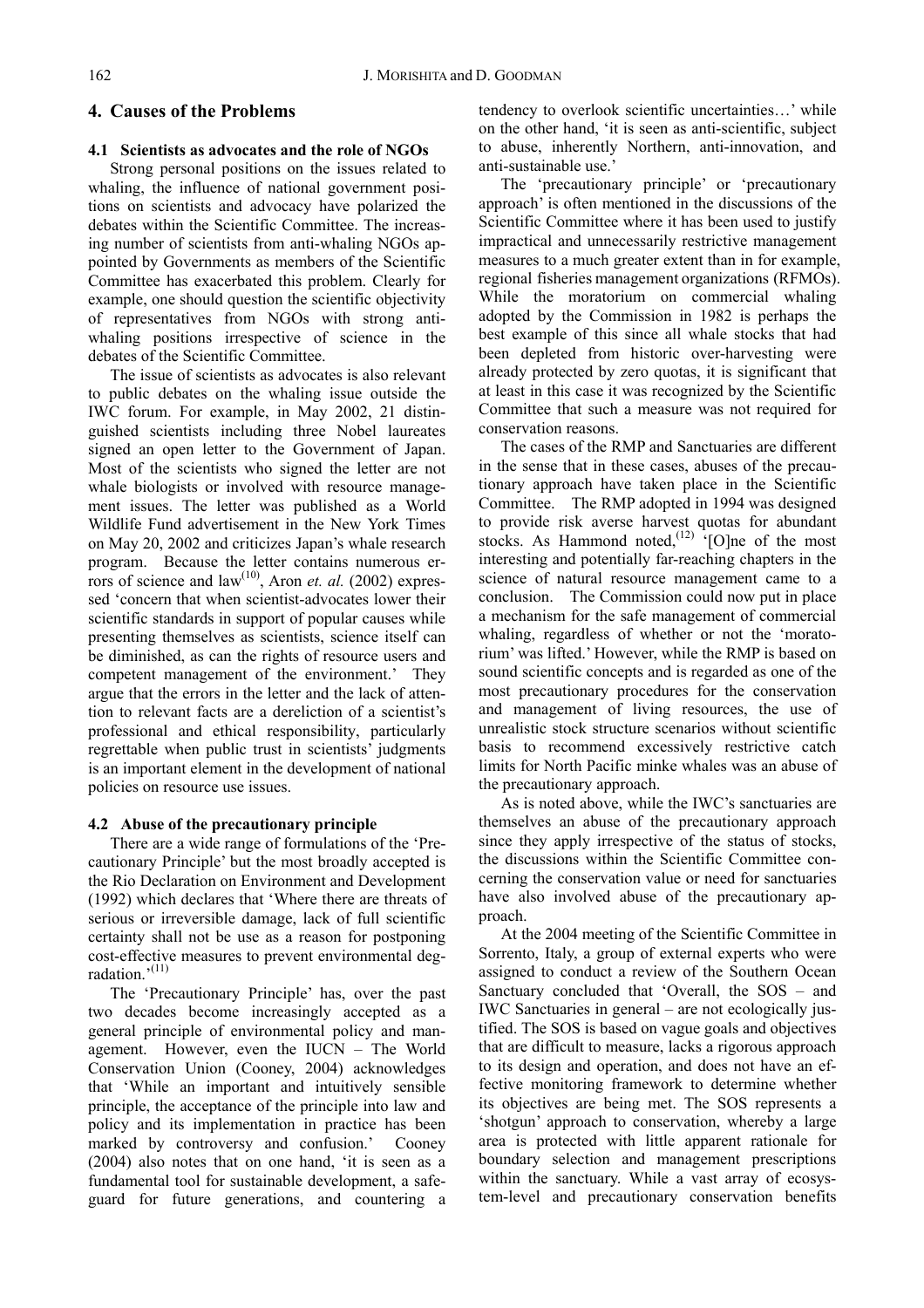have been invoked for the establishment of the SOS, in reality this large-scale sanctuary does little more than provide a false sense of security by assuming that protections for whale populations are in place. In fact, the SOS does not protect or mitigate other threats to Southern Ocean whale stocks and the marine ecosystems upon which these populations depend, including: pollution, habitat degradation and loss, introduced species, and global climate change.' (Zacharias *et al*. 2004)

This statement clearly demonstrates that the IWC sanctuaries are not management measures supported by objective science. However, even in the Scientific Committee, scientists from anti-whaling countries have insisted that sanctuaries are necessary on the basis of the precautionary approach even when they duplicate total protection provided by the moratorium.

# **4.3 Voting on science / public participation in science**

Although public participation and voting are very important and essential concepts of democracy, in the field of scientific pursuit of truth these procedures may not be appropriate and may even be detrimental. This is because public sentiment and beliefs are often inconsistent with scientific facts and because modern and advanced science is often much more complicated than the simple explanations and statements that reach the public. We believe that in many cases within the Scientific Committee, the need for transparency is misinterpreted as a need for public participation or the need for inclusion of public perceptions in the debates and that a process more resembling voting than proper peer review is employed. This damages the scientific credibility of Scientific Committee outputs.

In the recent meetings of the Scientific Committee, considerable effort and energy have been spent collecting as many names as possible on working papers to demonstrate that many share a certain view with the original author. This voting like practice gives a false impression that a larger number of co-authors means a greater plausibility of the views expressed. Moreover, since richer countries and non-governmental organizations can and do send larger numbers of 'scientists' to the Committee, economic power can produce a false sense of scientific truth.

In addition to the problem of instances where data which cannot be scientifically verified have been provided by both scientists and non-scientists to the Scientific Committee, there are also problems related to data collected in the course of activities which did not follow a rigorous scientific data collection protocol (*e.g.* whalewatching). Such data can be useful and complementary to systematically collected scientific data however, in the IWC, some regard these data as a replacement for, or superior to, the data collected by scientific research which involves lethal sampling. The suggestion that such less rigorously collected data or even anecdotal information should be emphasized and that they have an equal or higher level of validity than data obtained from lethal research is an imposition of a value judgement which is not based on the actual scientific value of data. The claim is inappropriately based on an *apriory* view against lethal study on whales. This also represents another problem that the discussion appears as if scientific validity is the issue while the real problem is not. This deception could confuse legitimate discussions on the scientific value of research based, anecdotal and traditional user knowledge.

## **4.4 Scientific uncertainty as a political tool**

Like the precautionary principle, scientific uncertainty is often used in the IWC to justify unnecessarily restrictive management measures.

One longtime member of the Scientific Committee responding to a question as to whether in retrospect, the adoption of the moratorium was justified on the grounds of prevailing uncertainties responded that 'in the sense that the adoption of the moratorium forced the development of the RMP, which directly addressed scientific uncertainties in assessment, then I think it was justified. On the other hand, in the sense that the moratorium has now become what we all feared it might, an indiscriminate and permanent ban on whaling, then I don't think it was justified.<sup> $(13)$ </sup>

The adoption of the moratorium on commercial whaling and its maintenance under present circumstances clearly demonstrates that it is political agendas that determine the Commission's decisions and that scientific uncertainty is simply a tool used in pursuit of political objectives. In this sense, Heazle (2004) has also concluded that the ability of the Scientific Committee and science to influence IWC policy has been severely limited by the management priorities of particular members or groups within the commission and their willingness to either invoke or ignore uncertainty issues in pursuit of those priorities.

#### **4.5 Hidden agenda**

Delays in the development and implementation of the RMP have raised serious questions about the role of the Scientific Committee. Aron (2001) for example, refers to the failure of the Commission to adopt the RMP in 1993 as 'a severe blow to the role of the Scientific Committee,' and Butterworth (1992) notes that 'during the years that the RMP was being developed, the scientific argument has provided a convenient front for a hidden agenda – opposition to resumed commercial whaling is not really a conservation but rather an animal rights issue, backed by powerful public pressure groups opposed to any killing of certain special animals such as whales.'

Butterworth's observations led him to ask, 'How likely are the scientific committees of international fishery organizations to provide an objective scientific basis for political decision makers given the manner in which they are constituted? Is there any real role for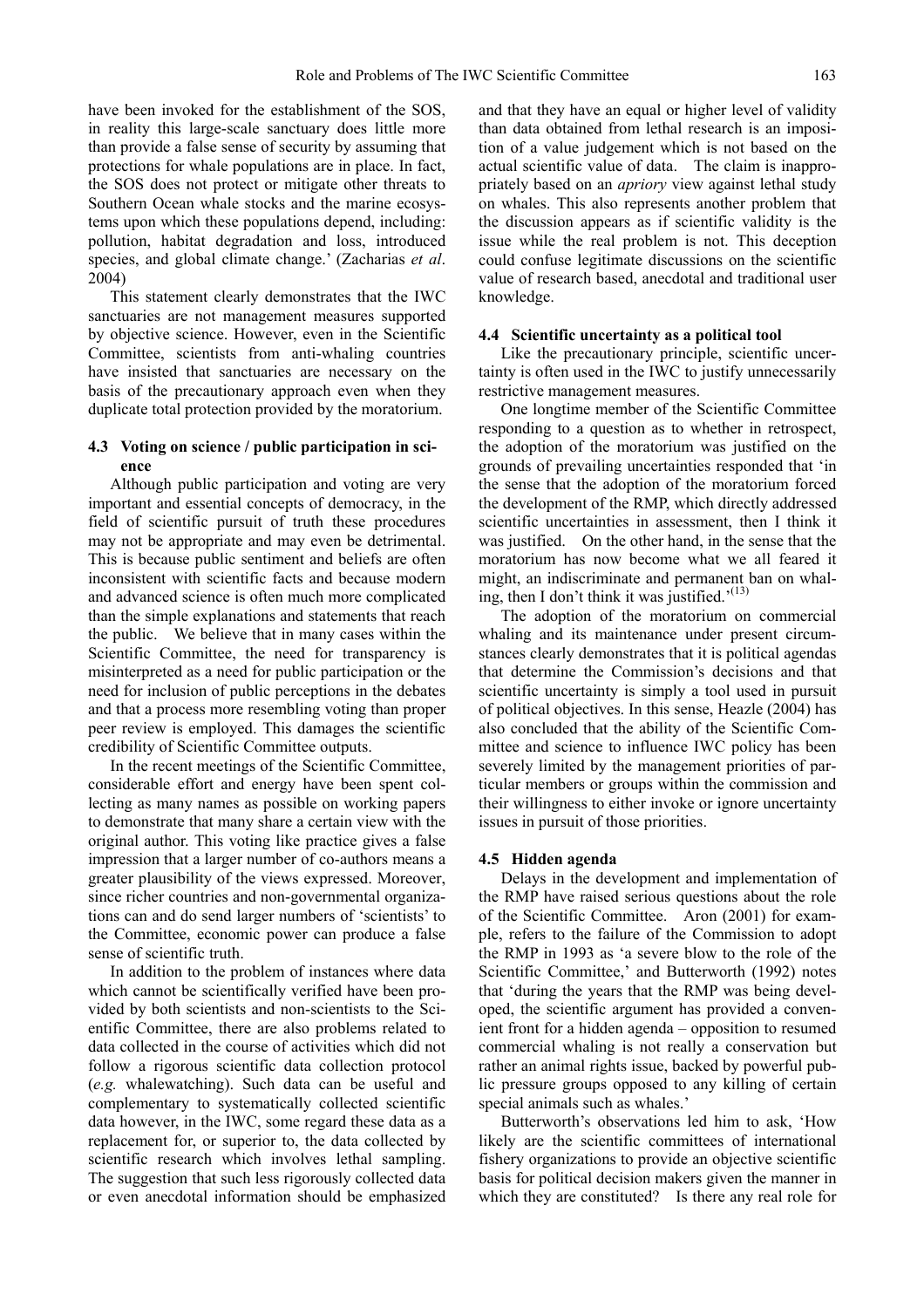science, or does the IWC example serve only to show how vulnerable science is to reduction to irrelevancy, give hidden agendas such as economic considerations or animal rights?'

## **5. Discussion – Why the Problems Are a Problem**

The objective of the International Convention for the Regulation of Whaling is understood as sustainable use of whale stocks on the basis of the best scientific evidence. This accords with the concept of sustainable development prescribed in Agenda 21 (Rio Declaration, 1992) and reaffirmed by the World Summit on Sustainable Development (Johannesburg, 2002).

However, as described in this paper, the current situation of the IWC is far from satisfactory for fulfilling its prescribed missions. The discussions in the Scientific Committee are becoming increasingly irrelevant to the deliberations and decisions of the IWC. Furthermore, much of the Scientific Committee debate has been degraded to the level of political discourse. The goal of many anti-whaling members of the IWC is a permanent ban on commercial whaling irrespective of the stock status of whales. Even if science demonstrates that some species of whales are abundant and that they can be utilized in a sustainable manner (and science does so demonstrate), the science is irrelevant to the policy of strong anti-whaling countries. For them, the whaling issue is not about science and consequently, science has no real place to contribute to the whaling issue. However, since the discussions within the Scientific Committee and the Commission often require a scientific guise, science is misused to justify political objectives. This is one of the major reasons for the ongoing impasse at the IWC.

This situation in the IWC is problematic because it has set a bad precedent for the management of other resources. The whaling issue has created an exception to the principle of sustainable utilization by prohibiting commercial whaling 'irrespective of stock status' of whale species. Unfortunately, whales are not the only exception. Charismatic species such as elephants and sharks are receiving the same 'honor' at meeting of the Parties to the Convention on International Trade in Endangered Species of Wild Fauna and Flora (CITES) where prohibitions or restrictions on international trade are imposed.

This has become an increasing problem in international governance where questions such as who can decide such exceptions and on the basis of what criteria need to be considered. Unfortunately, justification for such exceptions are often explained as 'world opinion' or abuse of the precautionary principle as described above rather than being based on scientific findings. Also, too often, 'world opinion' is the view of special interest groups and/or the media in developed western countries. These issues are not limited to the management of natural resources but are

also pertinent to many other international negotiations where scientific deliberations affect the course of the discussions and the final decisions. This would include global warming and biodiversity among others.

Further, because sustainable utilization of abundant species of whales has been denied, these species are under-utilized. Almost without exception, the users and the potential beneficiaries of these resources are citizens of developing countries, small indigenous communities, or coastal communities with a long tradition of the utilization of whales and where whales have significant economic, social and cultural importance. This is not surprising since for the most part, people in these situations have little influence on the media which create 'world opinion,' nor do they have the political power to influence governments. This means that the imposition of an exception to the principle of sustainable utilization on the basis of 'world opinion' involves human rights and social justice issues.

Continuation of the moratorium resulting from the current situation in the IWC is also cause for concern because whales occupy the top place in the marine ecosystem and therefore the trends in their stock abundance have great effects on the whole ecosystem. The moratorium on commercial whaling irrespective of the status of whale stocks appears to have provided a chance for the recovery of such species as fin whales and humpback whales that had been heavily harvested by the time the moratorium was implemented. However, zero quotas for these species alone would have produced the same result. On the other hand, minke whales that were robust and abundant even at the time the moratorium was implemented have been given a chance to increase further. The situation was even better for minke whales because a large amount of food and habitat became available to them as a result of the past harvest of other large whales that had created an expanded ecological niche. Similarly, seals have been increasing recently in many parts of the world oceans as seal hunting has been severely curtailed because of the animal rights movements. This increase of marine mammals has caused serious concerns about possible competition between fisheries and marine mammals in many important fishing grounds of the world. The enlarged top portion of the food web may, through predation, be causing serious shifts in the whole marine ecosystem which includes commercial fisheries resources.

# **6. Conclusions**

Science cannot solve all international governance issues related to resource use, and it is in many instances not even neutral, since science needs to be funded and its objectives are often politically determined. However, it is clear that science provides better guidance to difficult international negotiations than political coercion and cultural imperialism since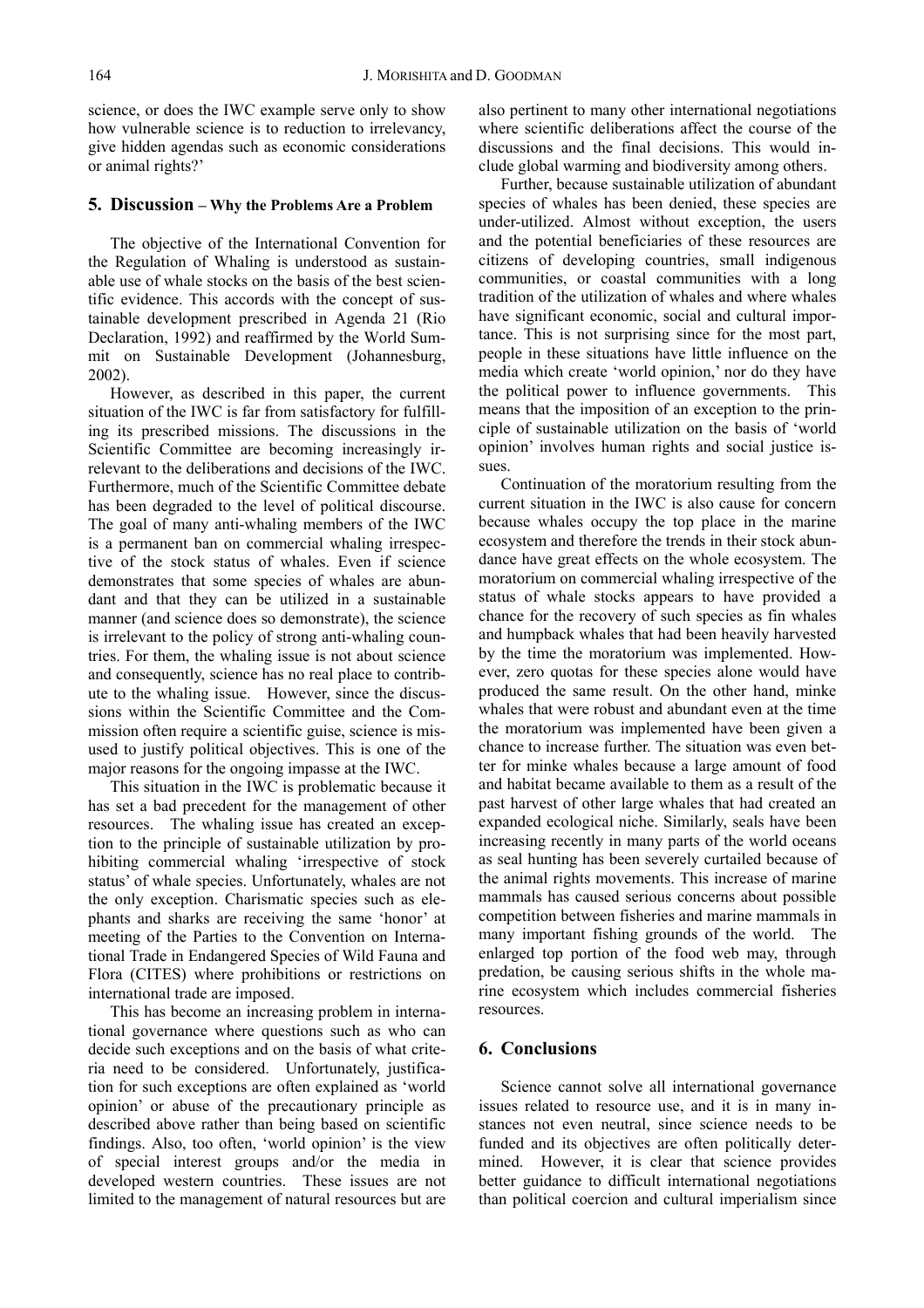it provides a more rational playing field. It is for this reason that the fundamental principle of science-based policy and rule making has become the primary paradigm of resource management

Following the  $56<sup>th</sup>$  Annual Meeting of the IWC (July 2004, Sorrento, Italy), eleven anti-whaling members of the IWC proposed to either substantially restrict or totally eliminate activities under Article VIII of the ICRW which stipulates the right of the contracting governments to conduct lethal research on whales 'notwithstanding anything contained in this Convention.' This proposal denies the value of a standard scientific tool of research on whales even though the technique is widely accepted in the field of biology for many other species. This attempt to impose an ethical view that research on whales should not involve lethal studies has now taken the form of a proposal to amend the ICRW creating a new phase in the debates on whaling.

How should the Scientific Committee respond to this new development? Should they respond? In part, the Scientific Committee has already responded to these questions by noting that, at least for minke whales in the Antarctic, '…there were non-lethal methods available that could provide information about the population age structure (*e.g*., natural markings) but that logistics and the abundance of minke populations in Areas IV and V probably precluded their successful application' (IWC document 49/4 Report of the Scientific Committee, 1997). Furthermore, this response does not address the need for lethal research to obtain quantitative data on whale feeding required for ecosystem models. Notwithstanding this, the Scientific Committee and its advice are becoming increasingly irrelevant to decisions regarding the management of whales and it is legitimate to ask whether under current circumstances it is even needed.

At the same time, it must be recognized that the above described problems related to the functioning of the Scientific Committee are primarily the result of the dysfunctional nature of its parent body, the Commission. Scientific uncertainty issues have been an important factor in shaping the IWC's various policy choices but the science has never been the real issue behind the various disputes and policy decisions. Political agendas are what have determined the parameters of policy making and the resultant decisions (Heazle, 2004). Unless the Commission and its member governments change their now institutionalized dysfunctional discourse and procedures, it is naive to expect outputs from the Scientific Committee that are useful for the sustainable use and management of whale resources in accordance with the objectives of the ICRW. As Aron (2001) opined, 'The IWC and its use of scientific advice is an anomaly in the world of resource management agencies. I am unaware of any resource commission charged with regulating harvests that has failed to establish quotas given scientific

advice that provides a strong rationale for a safe harvest.'

## **Notes**

- (1) International Convention for the Regulation of Whaling, Dec. 2, 1946.
- (2) These principles are included, for example, in the United Nations Convention on the Law of the Sea, Dec. 10, 1982, arts. 61 and 119, 21 I.L.M. 1261, 1281 and 1219, Agenda 21, June 14, 1992, para. 17.56, the FAO Kyoto Declaration and Plan of Action on the Sustainable Contribution of Fisheries to Food Security and the FAO Code of Conduct for Responsible Fisheries, Oct. 31, 1995, arts. 6.4, 6.5 and 7.
- (3) Correspondence with Aron quoted in Heazle, 2004.
- (4) Letter of resignation from Dr. Philip Hammond, Chairman of the Scientific Committee to Dr. R. Gambell, Secretary to the Commission. May 26, 1993.
- (5) Report of the Scientific Committee, IWC/55/Rep1. p.13.
- (6) Comparing this decision on the North Pacific minke whale stock structure with the case for bowhead whales also illustrates the 'double standards' used by the Scientific Committee. For bowhead whales, up till 2004, there was no attempt to apply theoretical methods to genetic data as was insisted on for North Pacific minke whales, yet the Scientific Committee accepted the assumption that there was no stock structure in the bowhead population.
- (7) Report of the Scientific Committee, IWC/55/Rep1. p.14.
- (8) Report of the Intersessional Working Group to Review Data and Results from Special Permit Research on Minke Whales in the Antarctic, Tokyo, 12-16 May 1997. *In: Rep. Int. Whal. Commn.* 48, 1998 pp. 377-393.
- (9) Report of the Workshop to Review the Japanese Whale Research Programme under Special Permit for North Pacific Minke Whales (JARPN). *In: J. Cetacean Res. Manage.* 3 (Suppl.), 2001, pp 375-413.
- (10) For example, the letter states that 'Japan has refused to make the information it collects available for independent review (2nd paragraph of the open letter).' Contrary to this claim, the IWC hosted two meetings to review the results of Japan's research programs in 1997 and 2000 where all the data were made available for review and analysis. Furthermore, even when limited to the Antarctic research program, 163 scientific documents had been submitted to the Scientific Committee during the period from 1987 to 2004. In addition, 79 papers based on the Antarctic research had been published in peer-reviewed scientific journals. Aron *et. al.* (2002) has more detailed descriptions about other errors.
- (11) Rio Declaration on Environment and Development (June 14, 1992, princ. 15, U.N. Doc. A/CONF.151/5 (1992).
- (12) Same reference as for the note number 5 above.
- (13) Dr. Peter Best of South Africa quoted in Heazle, 2004.

## **References**

- Aron, W. (2001) Science and the IWC. *In*: Robert L. Friedheim, ed., *Toward a Sustainable Whaling Regime*, University of Washington Press, Seattle and London and Canadian Circumpolar Institute Press, Edmonton.
- Aron, W., W. T. Burke, M. Milton and R. Freeman (2002) Scientists versus Whaling: Science, Advocacy, and Errors of Judgment. *BioScience* (Forum) 52:1337-1140.
- Butterworth, D.S. (1992) Science and sentimentality. *Nature*, 357: 532-534.